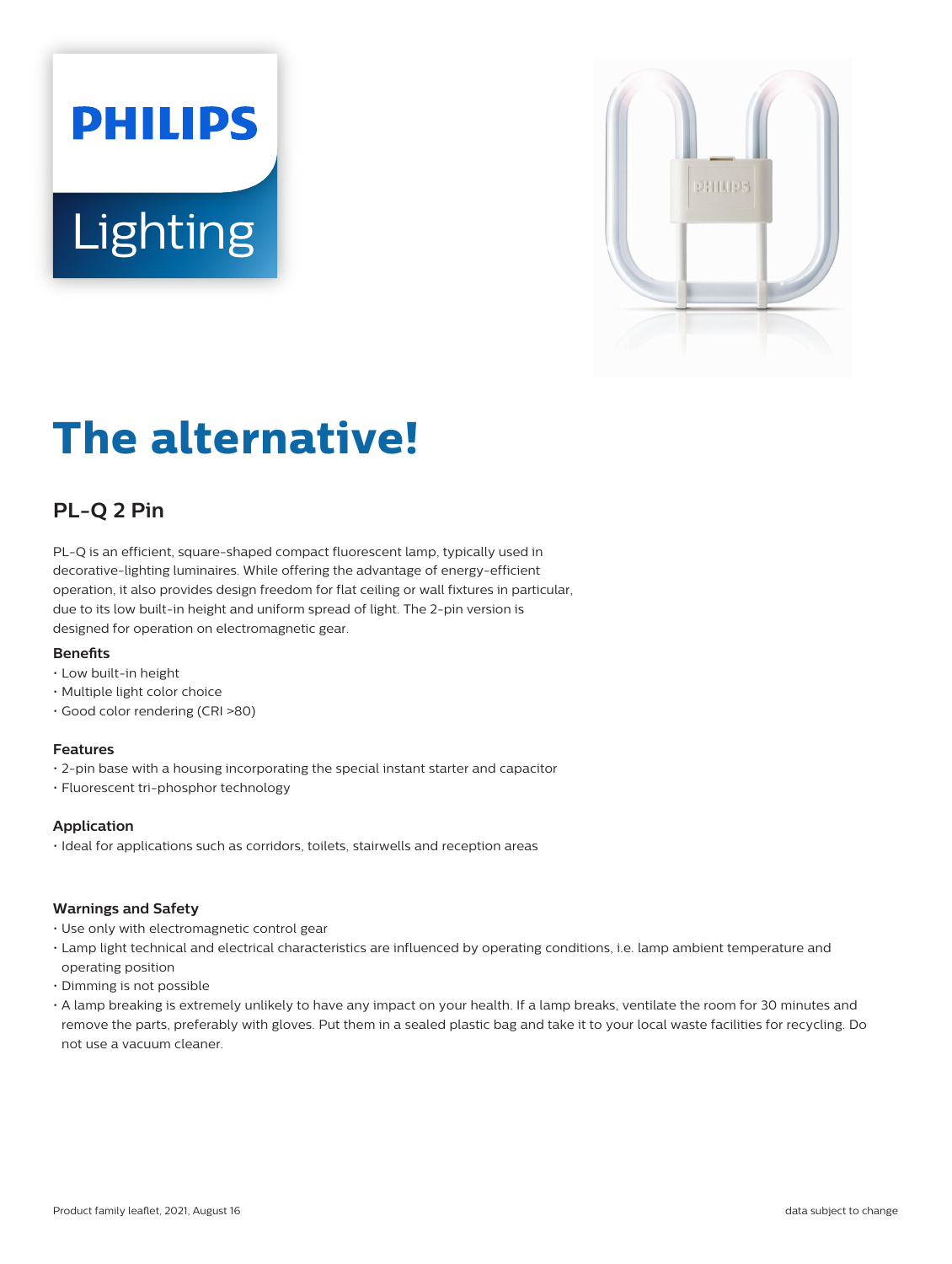# **PL-Q 2 Pin**

# **Versions**



**16 W GR8**

| <b>Approval and Application</b>     |                   |
|-------------------------------------|-------------------|
| Mercury (Hg) Content (Max)          | 3 mg              |
| Mercury (Hg) Content (Nom)          | 4.0 <sub>mg</sub> |
|                                     |                   |
| <b>Controls and Dimming</b>         |                   |
| <b>Dimmable</b>                     | No                |
|                                     |                   |
| <b>General Information</b>          |                   |
| Cap-Base                            | GR <sub>8</sub>   |
| Life To 10% Failures (Nom)          | 6000h             |
| Life To 50% Failures (Nom)          | 8000h             |
| <b>ISE 2000 h Rated</b>             | 99%               |
| LSF 4000 h Rated                    | 96%               |
| LSF 6000 h Rated                    | 89%               |
| LSF 8000 h Rated                    | 73 %              |
|                                     |                   |
| <b>Light Technical</b>              |                   |
| <b>Colour Rendering Index (Nom)</b> | 81                |
| LLMF 12000 h Rated                  | 79 %              |
| LLMF 16000 h Rated                  | 78 %              |
| LLMF 2000 h Rated                   | 90%               |
| LLMF 20000 h Rated                  | 77 %              |
| LLMF 4000 h Rated                   | 85%               |
| LLMF 6000 h Rated                   | 82%               |
| LLMF 8000 h Rated                   | 80%               |
|                                     |                   |
| <b>Temperature</b>                  |                   |
| <b>Design Temperature (Nom)</b>     | $25^{\circ}$ C    |
|                                     |                   |

# **Approval and Application**

| Order Code | <b>Full Product Name</b>  | Energy Consumption kWh/1000 h |
|------------|---------------------------|-------------------------------|
| 26965225   | PL-Q 16W/827/2P 1CT/10BOX | 17 kWh                        |
| 26966925   | PL-Q 16W/835/2P 1CT/10BOX | 17 kWh                        |
| 27454025   | PL-Q 28W/827/2P 1CT/10BOX | 29 kWh                        |

## **Operating and Electrical**

|          | Order Code Full Product Name | Lamp Current (Nom) | Power (Nom) |
|----------|------------------------------|--------------------|-------------|
| 26965225 | PL-O 16W/827/2P 1CT/10BOX    | 0.196 A            | 16 2 W      |
| 26966925 | PL-O 16W/835/2P 1CT/10BOX    | 0.195A             | 16.2 W      |

|          | Order Code Full Product Name | Lamp Current (Nom) | Power (Nom) |
|----------|------------------------------|--------------------|-------------|
| 27454025 | PL-Q 28W/827/2P 1CT/10BOX    | 0.320 A            | 28.4 W      |

**Light Technical (1/2)**